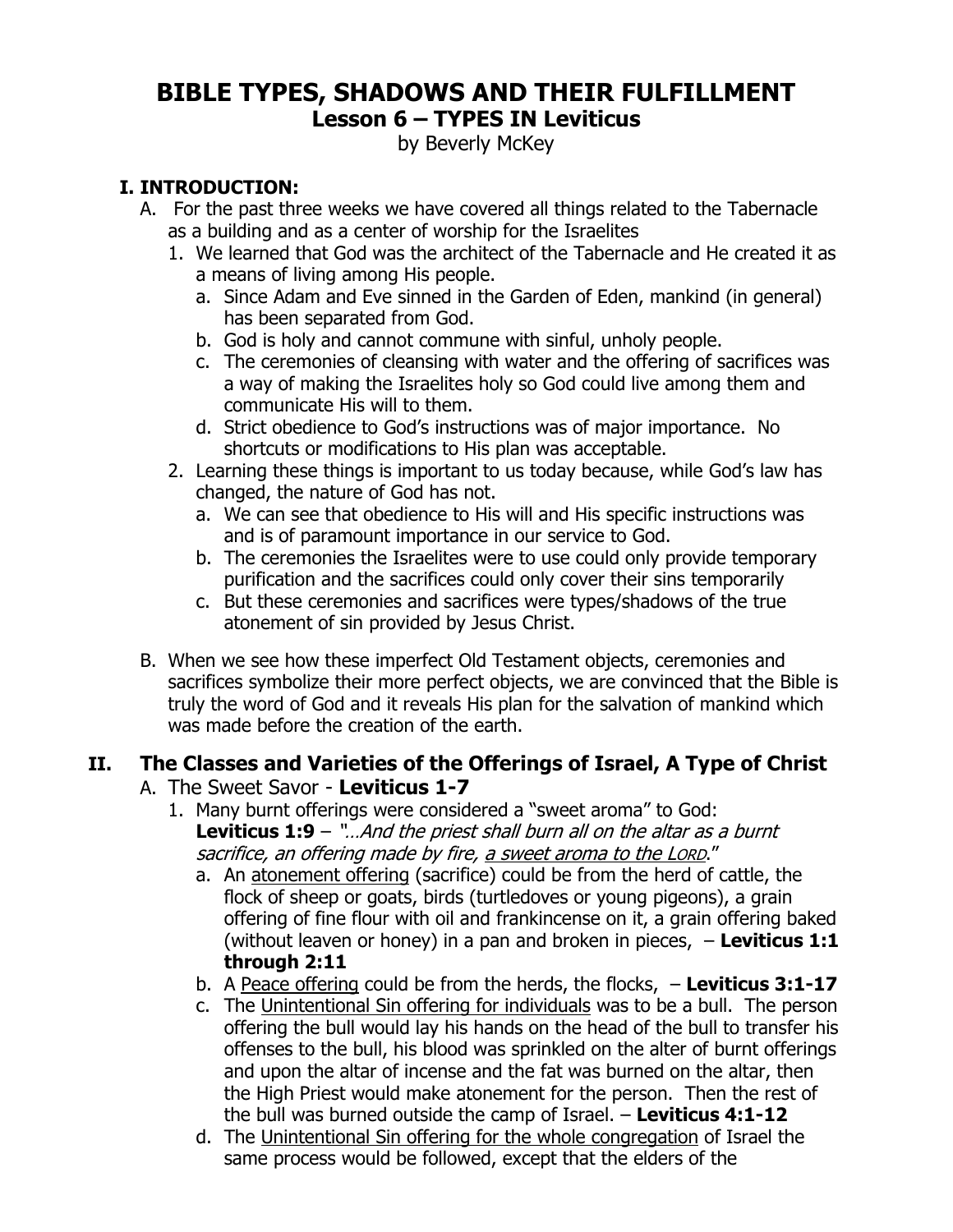congregation were called together to lay their hands upon the head of the bull to transfer their transgressions upon the bull before it was slain and the blood was sprinkled on the horns of the altar of incense seven times. The fat was burned just as the one for an individual and the High Priest made atonement for the whole congregation. **Leviticus 4:13-21**

2. The sacrifice of Jesus Christ is also referred to as a "sweet-smelling aroma" even though it was not a burnt offering.

**Ephesians 5:2** – "And walk in love, as Christ also has loved us and given Himself for us, an offering and a sacrifice to God for a sweet-smelling aroma."

- a. God set up the sacrificial system for the Israelites to teach them that sin and disobedience are loathsome things to God.
- b. Two-thousand years of sacrificing the very best of their cattle, flocks, grain, spices and wines ingrained the idea that sacrifice brought them back into a proper relationship with God, at least temporarily.
- c. Without this background of the sacrificial system, the sacrifice of Jesus Christ would not have been so easily understood as the sacrifice to end all sacrifices.
- d. For those first century Jews who believed that Jesus was the promised Messiah, it was totally understood that the sacrifice of God's only begotten Son was the greatest sacrifice that could ever be offered.
- e. It is beyond our human ability to understand how such as a painful event as the sacrificing of His only Son could also produce a sweet-smelling aroma to God.
- 3. Since the practice of animal sacrifice is not part of the New Covenant with God's people, what does God require of us for a sacrifice?
	- a. Love one another **Mark 12:28-33**  " <sup>28</sup> Then one of the scribes came, and having heard them reasoning together, perceiving that He had answered them well, asked Him, '*Which is the first commandment of all*?' 29 Jesus answered him, 'The first of all the commandments is: '*Hear, O Israel, the LORD our God, the LORD is one. <sup>30</sup> And you shall love the LORD your God with all your heart, with all your soul, with all your mind, and with all your strengt*h.' This is the first commandment. <sup>31</sup> And the second, like it, is this: '*You shall love your neighbor as yourself*.' There is no other commandment greater than these." <sup>32</sup> So the scribe said to Him, "*Well said, Teacher. You have spoken the truth, for there is one God, and there is no other but He. <sup>33</sup> And to love Him with all the heart, with all the understanding, with all the soul, and with all the strength, AND to love one's neighbor as oneself, is more than all the whole burnt offerings and sacrifices*."
	- b. A Living Sacrifice **Romans 12:1** "I beseech you therefore, brethren, by the mercies of God, that you present your bodies a living sacrifice, holy, acceptable to God, which is your reasonable service."
	- c. A Sacrifice of Praise  $-$  "Therefore by Him let us continually offer the sacrifice of praise to God, that is, the fruit of our lips, giving thanks to His name."
- B. The Burnt Offering, A Type of the Consecration of Christ and Ourselves to God – **Leviticus 1; 6:9-13**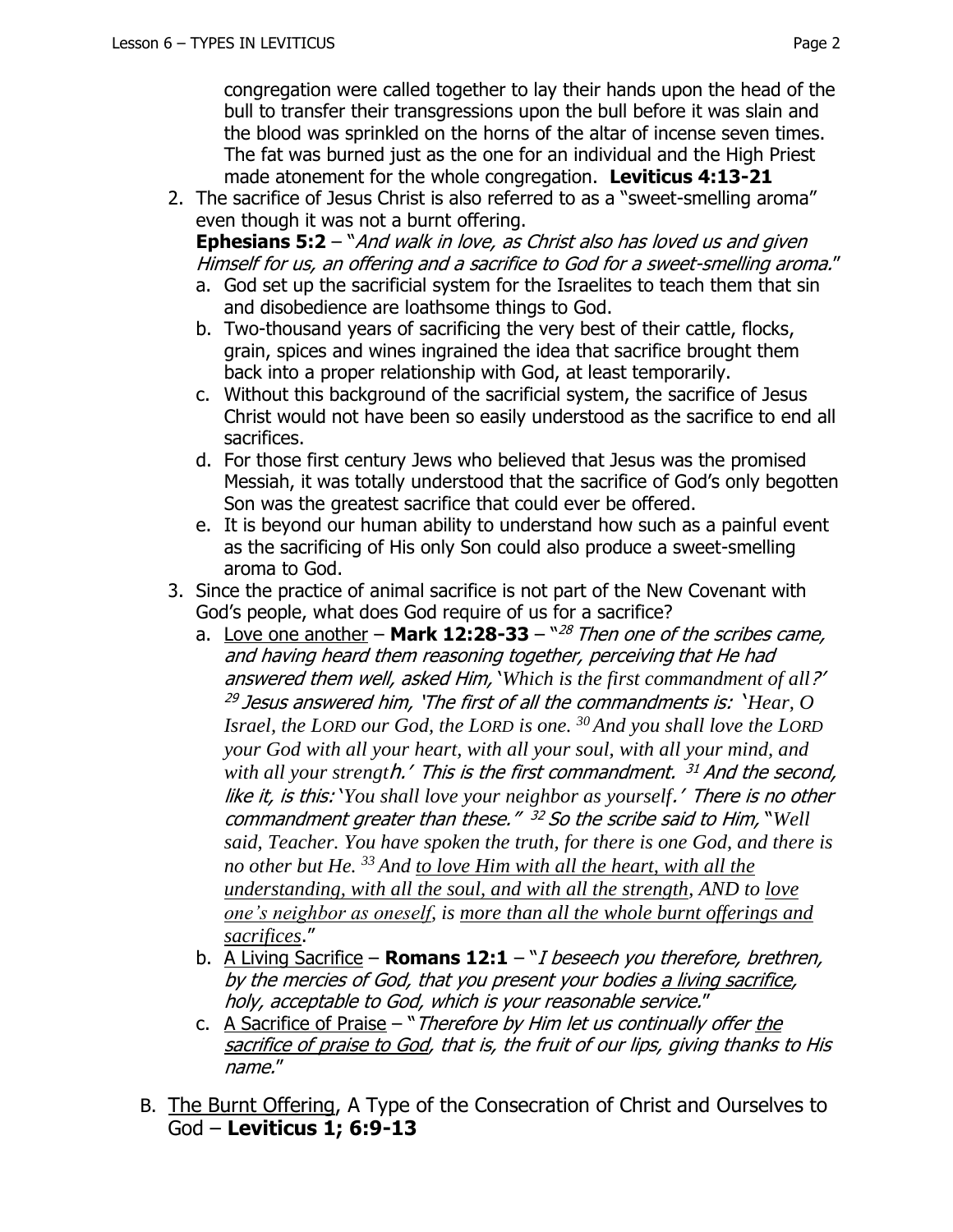- 1. **Leviticus 1:3**  "If his offering is a burnt sacrifice of the herd, let him offer a male without blemish; he shall offer it of his own free will at the door of the tabernacle of meeting before the Lord."
- 2. The burnt offering was different from the burnt sacrifice, and it was offered directly following the
	- a. The burnt sacrifice was required as an atonement for sin or unintentional transgression of the Law of Moses or as a peace offering.
	- b. It could be taken from the herd (cattle), the flocks (sheep or goats), birds, grain (fine flour with oil) or a baked grain offering of unleavened cakes of fine flour mixed with oil, depending on one's prosperity.
	- c. The burnt offering was a voluntary sacrifice offered as a gift to God; it is to recognize with thanksgiving His great power, His boundless love and His constant care for His people.
	- d. The burnt offering was not commanded by God, rather it was to be offered willingly by an individual.
		- 1) Notice the wording regarding this offering:
		- 2) **Leviticus 1:2**  "Speak to the children of Israel, and say to them: '*When anyone of you brings an offering to the Lord…*"
	- e. This voluntary offering was also a way of renewing the consecration of the one offering the sacrifice to God
	- f. God has always wanted the service men offer to Him to be of their own free will; they must choose to worship Him and honor Him or it is meaningless.
	- g. Christ offered Himself to God for the redemption of the world of His own free will.

**John 10:17-18** – "Therefore, doth my Father love me, because I lay down my life, that I might take it again. No man taketh it from me, but I lay it down of myself. I have power to lay it down, and I have power to take it gain,"

- h. Our consecration to God must be in the same spirit. It must be the voluntary giving of ourselves to God.
- 3. The animal to be sacrificed in the burnt is a type of Christ's perfect life. **Leviticus 1:3** – "Let him offer a male without blemish."
	- a. The animal had to be without a flaw because he was a shadow of Christ, the perfect final sacrifice.

**I Peter 1:18-19** –  $\lceil n/26 \rceil$  ... knowing that you were not redeemed with corruptible things, like silver or gold, from your aimless conduct received by tradition from your fathers, <sup>19</sup> but with the precious blood of <u>Christ, as</u> of a lamb without blemish and without spot."

- b. Jesus Christ lived a perfect life, was a perfect example of willing consecration to God and therefore was a perfect atonement for sin.
- c. Before the sacrifice was burnt on the altar, the priest made atonement for sin by sprinkling the blood of the sacrifice all around the the altar of burnt offerings. **Leviticus 1:5 & 9**
- d. In the New Testament we find redemption through the blood of Christ in and then we consecrate the new body to the service of God.
	- 1) This order of events is perfectly given in **Romans 6:4-11** <sup>''4</sup> Therefore <u>we were buried with Him through baptism into death</u>, that just as Christ was raised from the dead by the glory of the Father, even so we also should walk in newness of life. <sup>5</sup> For if we have been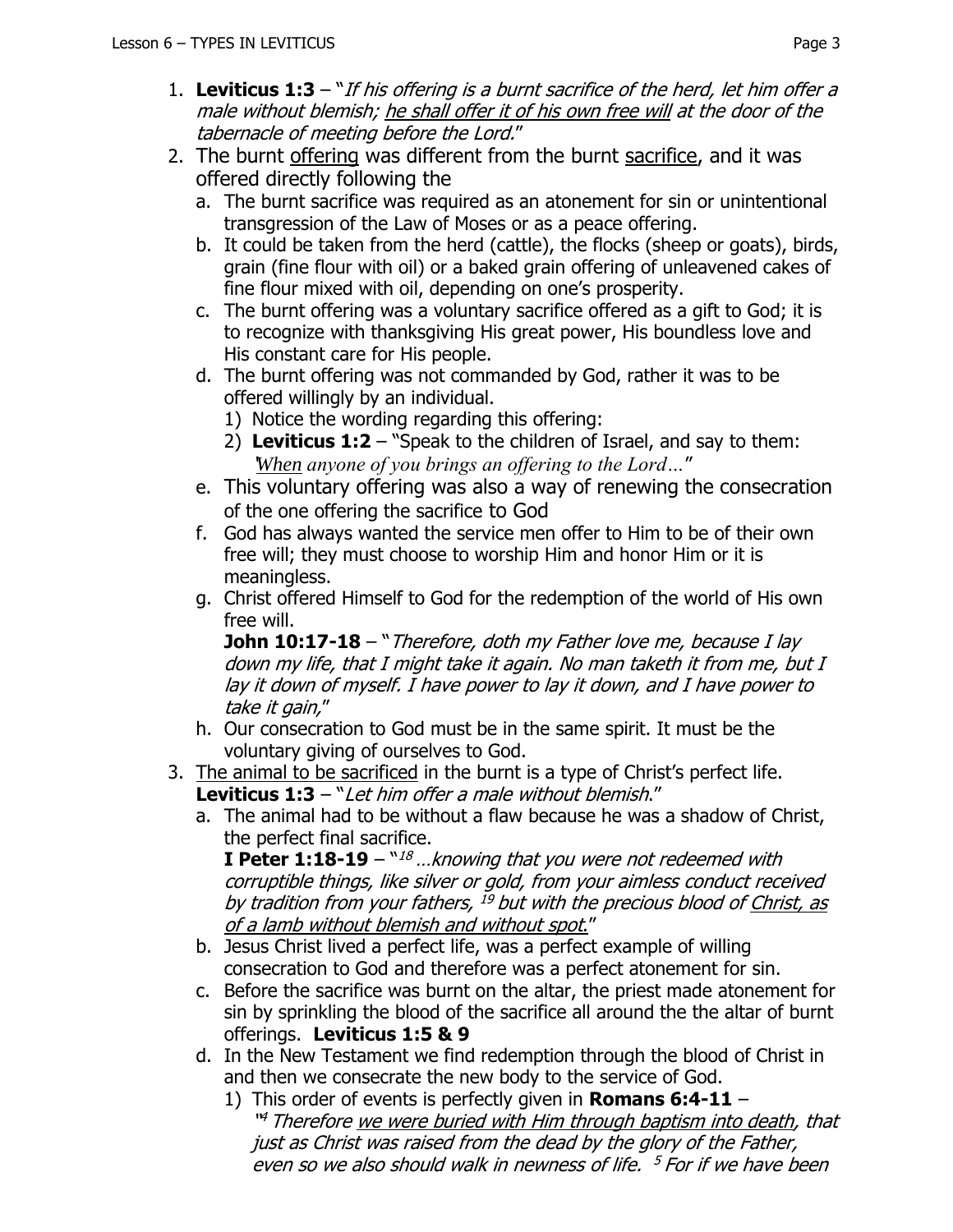united together in the likeness of His death, certainly we also shall be in the likeness of His resurrection, <sup>6</sup> knowing this, that our old man was crucified with Him, that the body of sin might be done away with, that we should no longer be slaves of sin. <sup>7</sup> For <u>he who has died has been</u> freed from sin. <sup>8</sup> Now if we died with Christ, <u>we believe that we shall</u> also live with Him, <sup>9</sup> knowing that Christ, having been raised from the dead, dies no more. Death no longer has dominion over Him. <sup>10</sup> For the death that He died, He died to sin once for all; but the life that He lives, He lives to God. <sup>11</sup> Likewise you also, <u>reckon yourselves to be</u> dead indeed to sin, but alive to God in Christ Jesus our Lord."

- 2) The order here is significant: first comes cleansing from sin (baptism), then comes the new life/person who is consecrated to God; **vs. 11** – "the life that He lives, He lives to God."
- 4. The burnt offering was to be wholly consumed by fire and is therefore a type of being wholly consecrated to the service of God.

**Leviticus 1:9a** – "And the priest shall burn all on the altar as a burnt sacrifice, an offering made by fire, a sweet aroma to the LORD."

- a. None of this sacrifice was to be eaten. It was all burnt and thus given to God.
- b. This is an important issue since a portion of most sacrifices were given to the priests to provide them with food, since they did not receive any land when Israel arrived in Canaan.
- c. The Levites were the tribe of priests and were scattered throughout each of the tribes provided for their welfare through their offerings and sacrifices.

**Deuteronomy 18:3-5** – "<sup>3</sup> And this shall be the priest's due from the people, from those who offer a sacrifice, whether it is bull or sheep: they shall give to the priest the shoulder, the cheeks, and the stomach. <sup>4</sup> The firstfruits of your grain and your new wine and your oil, and the first of the fleece of your sheep, you shall give him. <sup>5</sup> For the Lorp your God has chosen him out of all your tribes to stand to minister in the name of the LORD, him and his sons forever."

- 1) Since none of the freewill offering was to be eaten by the priest, it was wholly consecrated for the service of God.
- 2) These sacrifices were precious in the sight of God because it was indicative that the giver has chosen to be consecrated for the service of God as well.
- d. Paul used the Macedonian church as an example of such generosity and consecration to the service of God.
	- 1) The church in Jerusalem had many very poor members and many of the newly established churches were contributing to their needs. **Romans 15:26** – "For it pleased those from Macedonia and Achaia to make a certain contribution for the poor among the saints who are in Jerusalem."
	- 2) While the church in Macedonia was among the poorest of all, they committed themselves to contribute to the needs of others. **2 Corinthians 8:1-5** – "<sup>1</sup>Moreover, brethren, we make known to you the grace of God bestowed on the churches of Macedonia: <sup>2</sup> that in a great trial of affliction the abundance of their joy and their deep poverty abounded in the riches of their liberality. <sup>3</sup> For I bear witness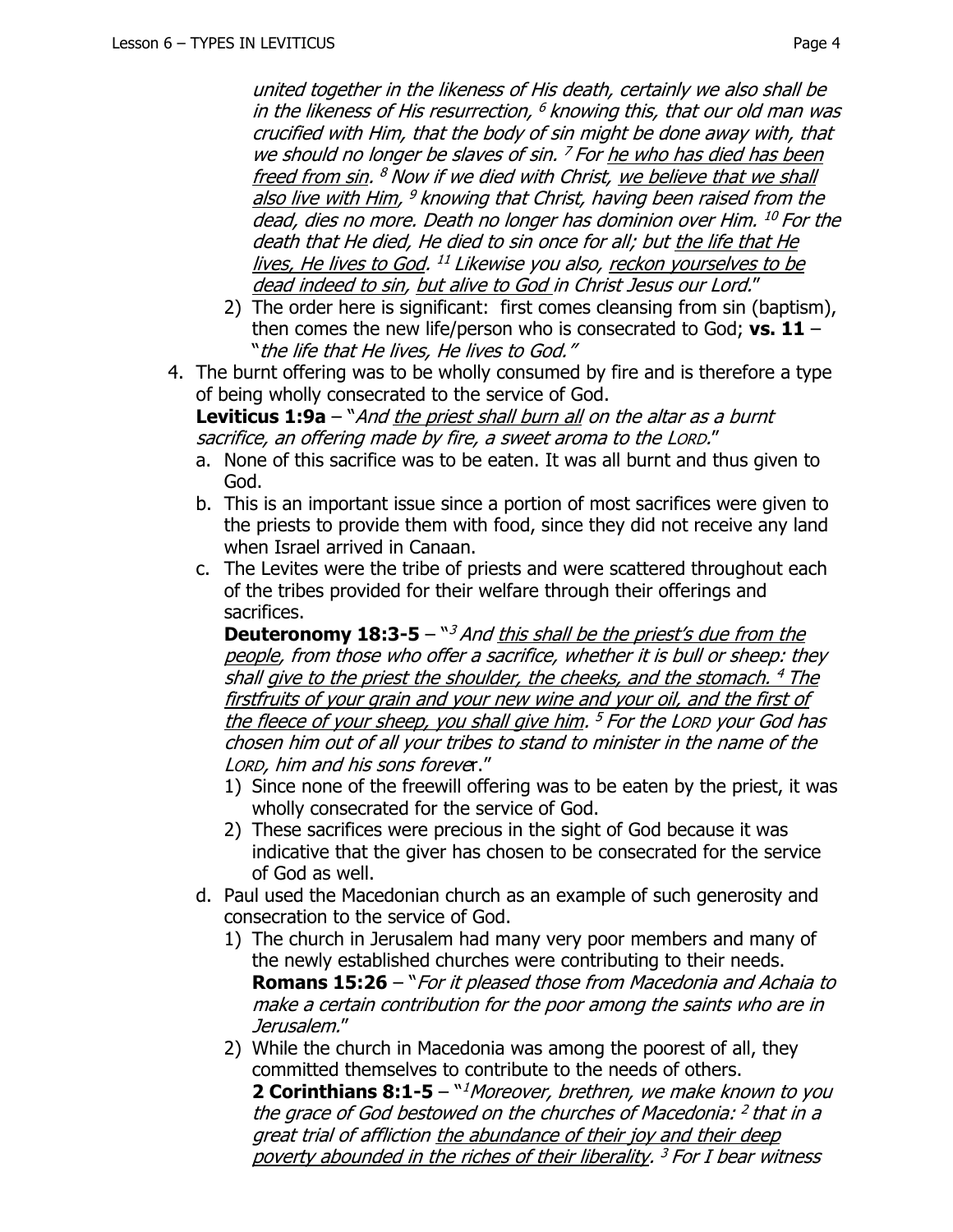that according to their ability, yes, and beyond their ability, they were freely willing, <sup>4</sup> imploring us with much urgency that we would receive the gift and the fellowship of the ministering to the saints. <sup>5</sup> And not only as we had hoped, but they first gave themselves to the Lord, and then to us by the will of God."

- 3) The Macedonians Christians were great examples of consecration to the service of God. We should still consider their example as one worthy of imitating.
- 5. In a **free-will burnt offering** from the herd (cattle) or flocks (sheep/goats), the various parts of the sacrifice are to be laid on the wood in a specific order. **Leviticus 1:5, 8 and 9**
	- a. **Verses 5-6**  It was to be slaughtered by the individual offering it, and it was to be skinned, which is the only part that was not burned. Most likely the priest kept this hide of the cattle or the fleece of the flock which he could use or sell for his family's support.
	- b. **Verse 5**  the blood is to be sprinkled all around the altar of burnt offerings. Blood represents the life.
	- c. **Verse 8**  the head and the fat are laid on the wood first. The head represents the mind and the fat represents the possessions.
	- d. **Verse 9**  the washed entrails and legs are laid on the wood next. The entrails represent the heart or affections (what we treasure). The legs represent the activities of life.
	- e. It is important to note here that the skin of the animal is left on it and it is burned on the altar as well
		- 1) This is not what is done with sin offerings or peace sacrifices.
			- a) For a sin offering, the person must lay his hands on the animal's head to indicate that it is an atonement for the person's sins.
			- b) The priest was to dip his fingers in the of the blood and smeared it on on the on the horns of the altar of incense and the rest of the blood is poured at the base of the altar of burnt offerings.
			- c) Only the fat parts are to be burnt: the fat that covers the entrails, two kidneys and the fat that is on them, the fatty lobe attached to the liver was removed and burned on the altar.
			- d) However, according to Leviticus 1:11-12 "<sup>11</sup> But the bull's hide and all its flesh, with its head and legs, its entrails and offal (waste parts). <sup>12</sup> the whole bull he shall carry outside the camp to a clean place, where the ashes are poured out, and burn it on wood with fire,"
		- 2) For the free will offering, the entire animal was to be burned on the altar of burnt offerings indicating that the entire offering was being consecrated to the honor and glory of God.
	- f. We must totally surrender our bodies to God if we would be consecrated Christians.
		- 1) We can see the fulfillment of this free will offering made by the Israelites in Paul's instructions in **Romans 12:1** – "I beseech you therefore, brethren, by the mercies of God, that you present your bodies a living sacrifice, holy, acceptable to God, which is your reasonable service."
		- 2) From the divine viewpoint Christ is compared to a free will offering as the Son of God offering Himself without spot to God.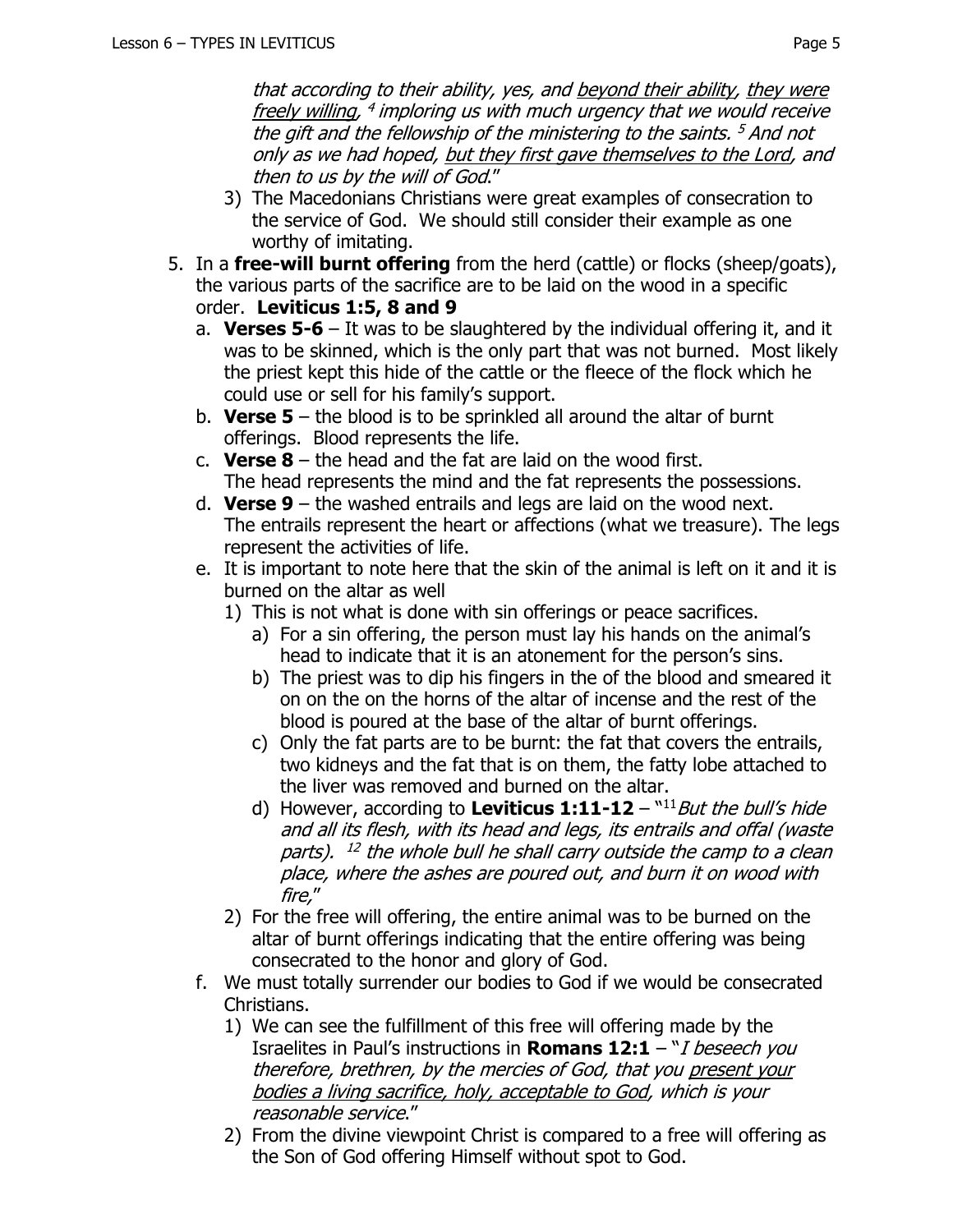- 3) Christ as the divine Son of God offered/consecrated Himself in all His perfection unto God. Hebrews 9:13-14 gives us this picture of the offering:  $"13$  For if the blood of bulls and goats and the ashes of a heifer, sprinkling the unclean, sanctifies for the purifying of the flesh,  $14$  how much more shall the blood of Christ, who through the eternal Spirit offered Himself without spot to God, cleanse your conscience from dead works to serve the living God?"
- 4) From the human viewpoint, the one who offers the free will offering is seen as offering his body and all that he has, wholly consecrating them to the service of God.
- g. The fat was considered to be the most valuable part of the animal, which is why it was the part that was burned as a sweet savor to God.
	- 1) Christians also must offer their best in devotion to God.
	- 2) Jesus taught that when our priority is the kingdom of God, all other necessities of life will be supplied by God. **Matthew 6:33** – "But seek first the kingdom of God and His righteousness, and all these things shall be added to you."
	- 3) Devoting the best of our talents, our prosperity, our time, and our love to God is something we must all work on to ensure that our priority in life is serving God to the best of our ability.
- C. **The Sin Offering**, A Type of Atonement for Sin Resulting in Forgiveness **Leviticus 4:1-5:13; 6:25-30** 
	- 1. Under the Law of Moses, the sin offering was only for sins of ignorance or "unintentional sins."
	- 2. **Leviticus 4:1-3**  "Now the LORD spoke to Moses, saying, 2 "Speak to the children of Israel, saying: 'If a person sins unintentionally against any of the commandments of the LORD in anything which ought not to be done, and does any of them, <sup>3</sup> if the anointed priest sins, bringing guilt on the people, then let him offer to the LORD for his sin which he has sinned a young bull without blemish as a sin offering."
	- 3. There were no sacrifices for the willful sin or transgression of the Law of Moses.

**Hebrews 10:28** – "Anyone who has rejected Moses' law dies without mercy on the testimony of two or three witnesses."

- a. For Christians, the only willful sin that cannot be forgiven is the continued rejection of Christ as Savior.
- b. **Hebrews 6:4-6** <sup>w4</sup> For it is impossible for <u>those who were once</u> enlightened, and have tasted the heavenly gift, and have become partakers of the Holy Spirit, <sup>5</sup> and <u>have tasted the good word of God</u> and the powers of the age to come, <sup>6</sup> i<u>f they fall away</u>, to renew them again to repentance, since they crucify again for themselves the Son of God, and put Him to an open shame."
- c. In **Luke 8:4-**15, Jesus once told a parable about a farmer who went out to sow his seeds.
	- 1) Some seeds fell by the wayside and were eaten by the birds.
	- 2) Some seeds fell on rocky soil and as soon as it sprang up, it withered away because it lacked moisture.
	- 3) Some fell among thorns and the thorns choked it out.
	- 4) Others fell on good ground and sprang up and yielded a crop (fruit).
- d. Jesus also explained the meaning of this parable.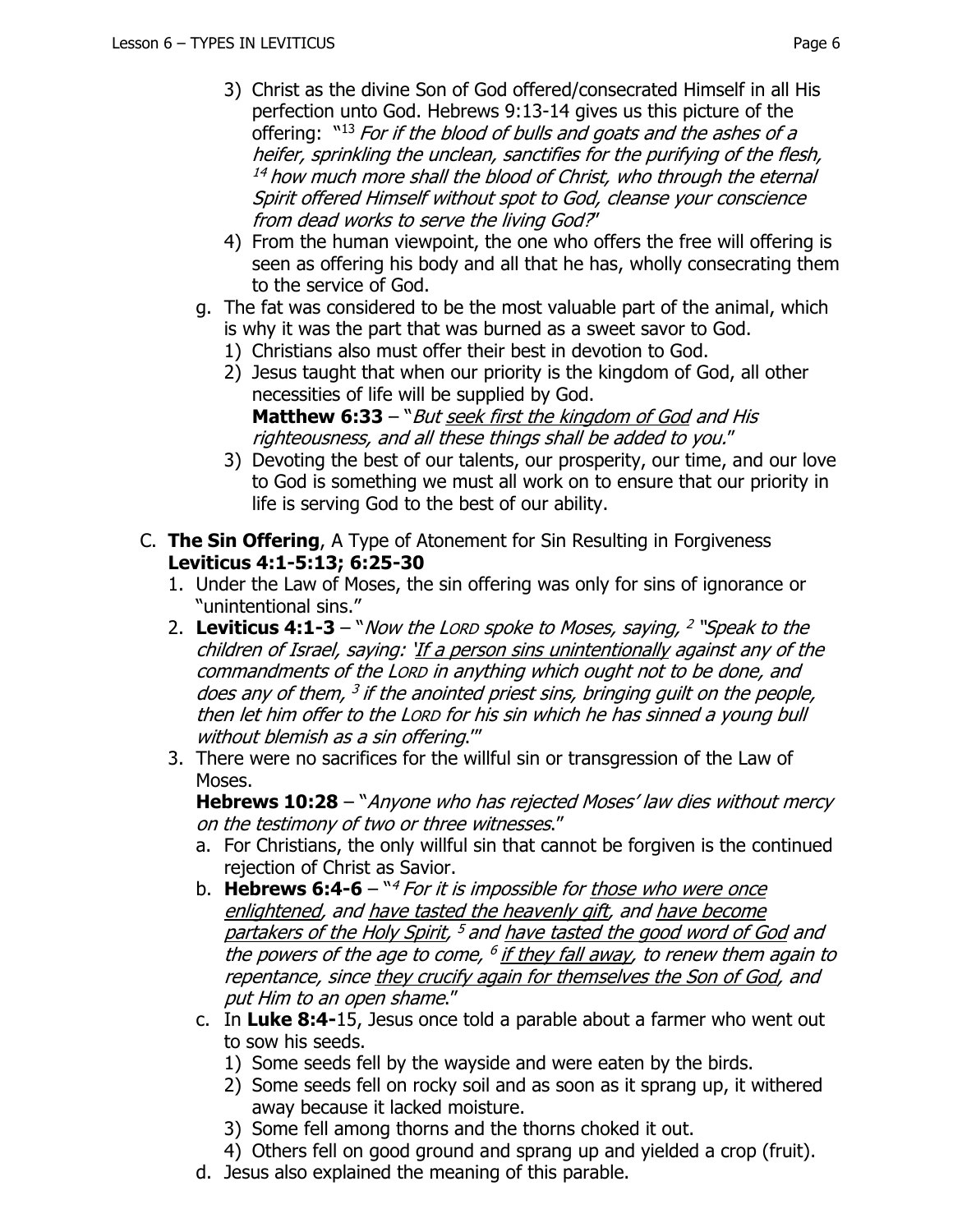- 1) The seeds represent the word of God. Verse 11
- 2) The seeds that fell on the wayside were those who hear the word of God, but the devil comes and takes away the word out of their hearts before they can believe and be saved. Verse 12
- 3) The seeds that fell on rocky soil are those who heard the word, received it with joy, but they had no root. They believed for a while, but in time of temptation, they fall away. Verse 13
- 4) The ones that fell among thorns are those who heard the word and believed it. But the cares of the world, riches, and pleasures of live draw them away and they never produce any fruit. Verse 14
- 5) Only the seeds that fell on good soil are those who have heard the word, believed the word and keep its commandments. Then they are able to grow and bear fruit with patience. Verse 15
- e. **Hebrews 6:4-6** (as we read above) is referring to this person whose seed fell on the rocks. The cares of the world called them back to their previously disobedient life style. They are the ones who have rejected Christ for the pleasures of the world; they have "fallen away".
- f. As long as they continue to reject Jesus Christ and His sacrifice and pursue worldly pleasures, it is impossible to restore them to repentance.
- 4. While the New Covenant had one sacrifice offered by Jesus Christ for the sins of the world, His sacrifice does not provide forgiveness to those who reject the Son of God.
	- a. Verse 29 explains that this person has "*trampled the Son of God* underfoot" and "counted the blood of the covenant by which he was sanctified a common thing" and "insulted the Spirit of grace."
	- b. The Hebrew writer finds these sins far worse than the rejection of the Law of Moses and are due a more severe punishment.

**Verse 29** – "Of how much worse punishment, do you suppose, will he be thought worthy who has trampled the Son of God underfoot…"

- 1) To "sin willfully" means to "choosing persist in sin."
- 2) The sin offering was not voluntary, but compulsory if punishment were to be avoided.
- c. So also, sinners must obey the gospel of Christ or suffer eternal judgment. **Hebrews 2:3** – "How shall we escape, if we neglect so great salvation?"
- f. Confession of specific sin was required in connection with the sin offering, and this is true also for Christians under the New Covenant.
- g. **Leviticus 5:5** "And it shall be, when he shall be guilty in one of these things, that he shall confess that he hath sinned in that thing…"
- h. The same is required for Christians today. **Leviticus 4:4**  "If we confess our sins, he is faithful and just to forgive us our sins, and to cleanse us from all unrighteousness."
- i. Even the one who has "fallen away" may be reconciled to God IF he realizes his sin and rejects it, repents sincerely, and remains faithful to God will be forgiven.
- **III. The Ceremony for the Consecration of the Priests**, A Type of the Consecration of Christian workers – **Leviticus 8-9**
	- A. In Leviticus 8 and 9 we have the ceremonies for the consecration of Aaron as the high priest under the Mosaic Law, and of his sons as ordinary priests.
		- 1. Aaron, the high priest, is a type of Christ as our great High Priest.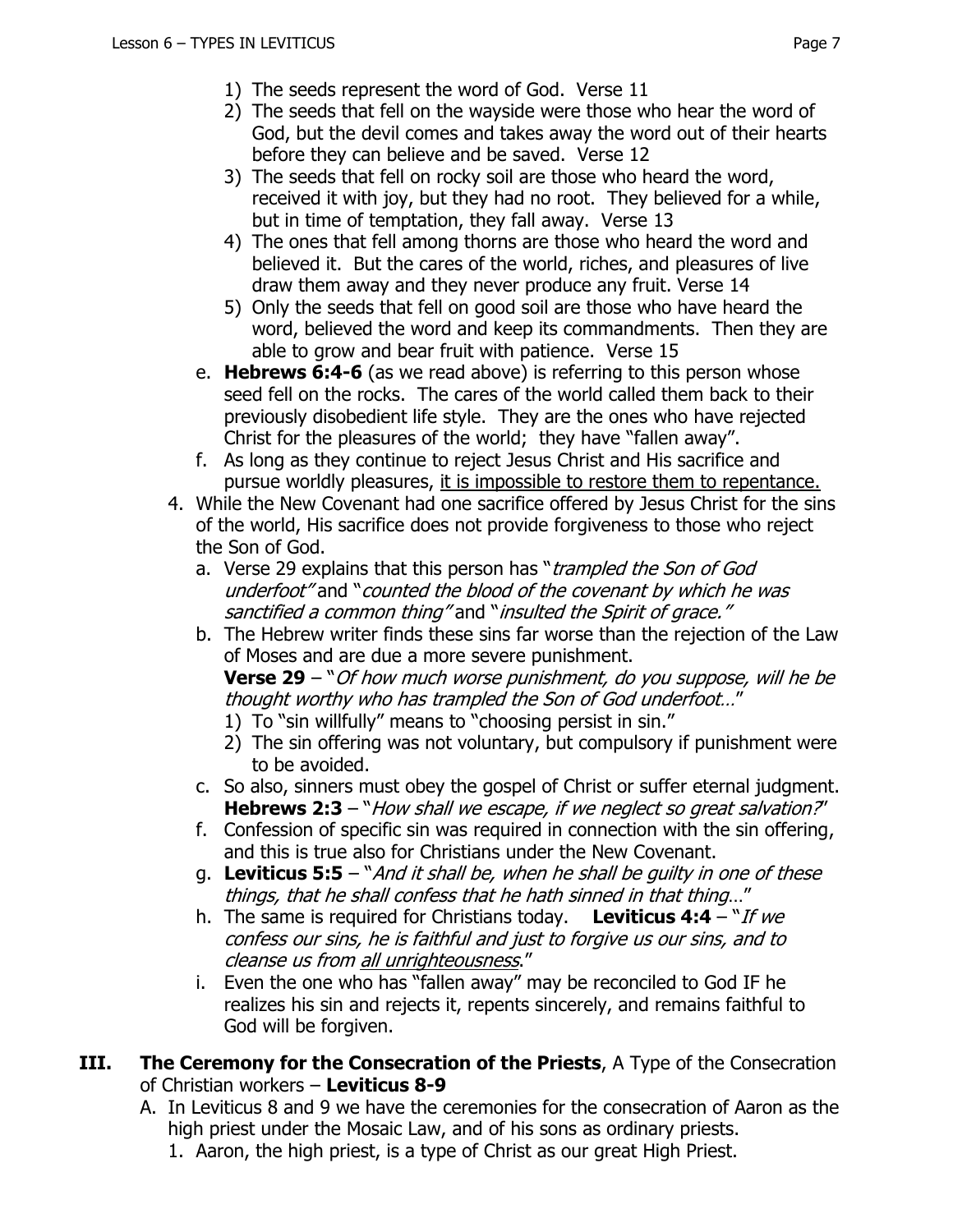- 2. **Hebrews 3:1**  "Therefore, holy brethren, partakers of the heavenly calling, consider the Apostle and High Priest of our confession, Christ Jesus,"
- 3. However, we must always remember that Aaron was not a perfect type of Christ, because he sinned and needed to offer sacrifices for his own sins before he could offer sacrifices for anyone else.
	- a. Christ as our High Priest and the antitype of Aaron represents us before the throne of God.

**Hebrews 4:15-16** – "<sup>15</sup> For we do not have a High Priest who cannot sympathize with our weaknesses, but was in all points tempted as we are, yet without sin. <sup>16</sup> Let us therefore come boldly to the throne of grace, that we may obtain mercy and find grace to help in time of need."

- b. The ordinary priests are types of Christians serving as priests.
	- **Revelation 1:5b-6** "To Him who loved us and washed us from our sins in His own blood, <sup>6</sup> and has made us kings and priests to His God and Father, to Him be glory and dominion forever and ever. Amen."
	- 1) Notice that according to the Bible all believers are considered as priests.
	- 2) Our duty as priests is to make God known through teaching the Word, and through intercessory prayer on behalf of the unsaved.
- 4. From here on, we will limit our study of the consecration of the priests to that of the ordinary priests, which is fulfilled in present-day Christian workers.
	- a. The consecration ceremonies of the priests included washing with water. **Leviticus 8:6** – "Then Moses brought Aaron and his sons and washed them with water."
	- b. This ceremonial washing was representative of purity before God.
	- c. This purity is also required of Christians today, however, we can only obtain this purity through the water of baptism that "*washes sin away*". **Acts 22:16**
	- d. Paul's called Christians to be consecrated in **Romans 12:1** "I beseech you therefore, brethren, by the mercies of God, that you present your bodies a living sacrifice, holy, acceptable to God, which is your reasonable service."
	- a. A consecrated Christian worker must, of necessity, be one who has previously been washed of his sin and is therefore holy.
	- b. The priests' consecration ceremonies included putting the priestly garments upon them.
	- c. These garments may be compared to the "*armor of God*" spoken of in **Ephesians 6:11-17**
		- 1) Gird your waist with truth
		- 2) Put on the breastplate of righteousness
		- 3) Having shod your feed with the preparation of the gospel of peace
		- 4) Holding the shield of faith with which you will be able to quench all the fiery darts of the wicked one.
		- 5) Wear the helmet of salvation
		- 6) Wielding the sword of the spirit, which is the word of God (and our best weapon).
	- d. When God calls us to do specific work, He always provides us the equipment to do it; our tools are:
		- 1) truth,
		- 2) righteousness,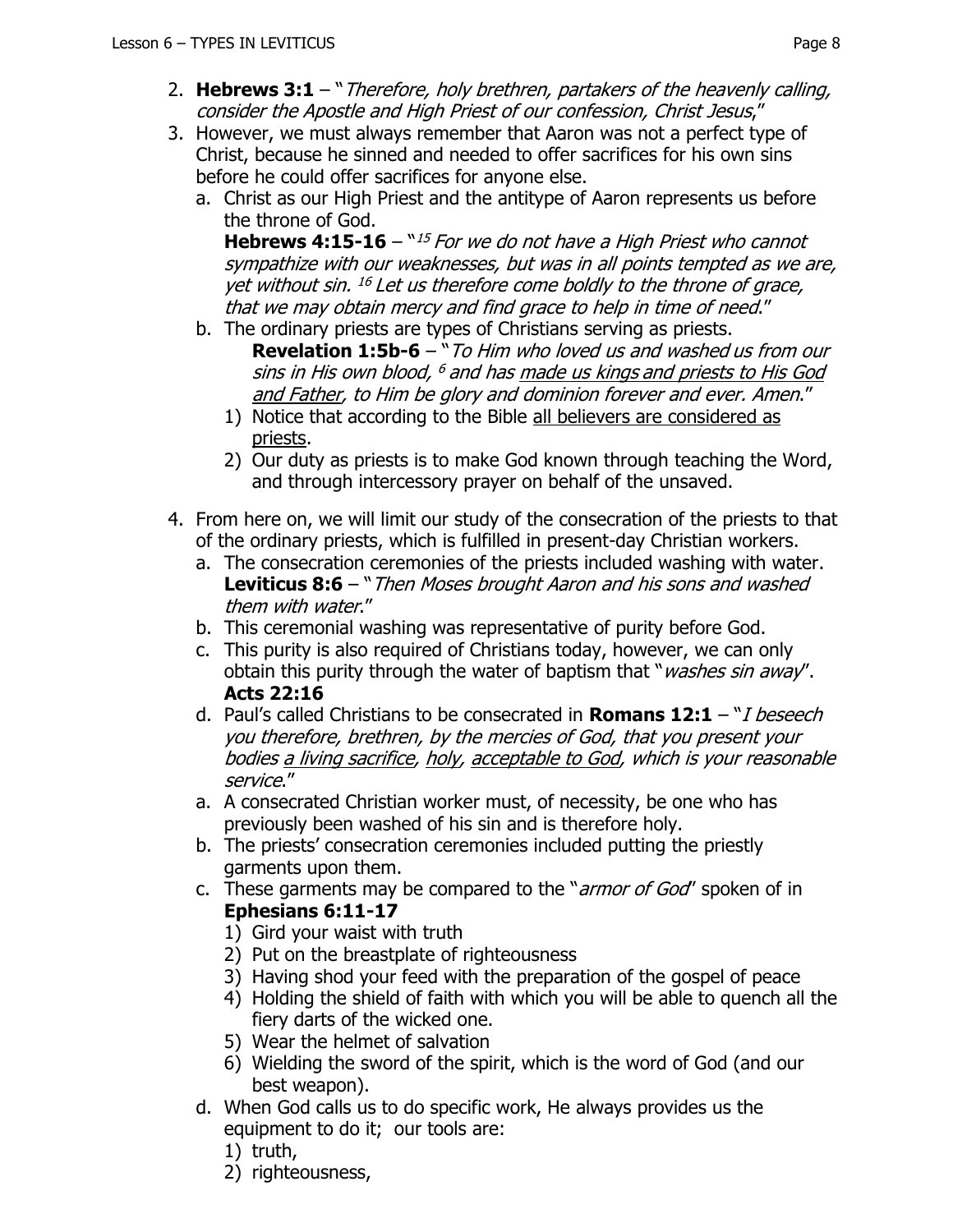- 3) preparation (knowledge) of the gospel story,
- 4) faith strong enough to protect us from the devil's weapons,
- 5) salvation, which saves our souls,
- 6) the word of God , which provides the answers to every important issue of life and salvation.
- e. This idea is confirmed in **I Peter 4:11**  "If anyone speaks, let him speak as the oracles of God. If anyone ministers, let him do it as with the ability which God supplies, that in all things God may be glorified through Jesus Christ, to whom belong the glory and the dominion forever and ever. Amen."
- B. The sin offering was a necessary part of the ceremonies of consecration of the priests, because anything that is consecrated to God must be first purified.
	- 1. **Leviticus 8:14**  " And he (Moses) brought the bull for the sin offering. Then Aaron and his sons laid their hands on the head of the bull for the sin offering,"
	- 2. In fact, several animals were offered in the consecration ceremony for Aaron and his sons as priests; also they had to stay inside the tabernacle seven days.
	- 3. Of course, no person can truly serve the Lord as a Christian worker until first the matter of the salvation of his soul has been secured through baptism, which is our purification ceremony.
	- 4. In the burnt offering the priests were giving God their all. And this is what God demands of every Christian worker.
	- 5. **Romans 6:13** "And do not present your members as instruments of unrighteousness to sin, but present yourselves to God as being alive from the dead, and your members as instruments of righteousness to God."
	- 6. Our bodies (every part of our being), as well as all of our earthly possessions must be put on God's altar as belonging to Him.
	- 7. It is important to note that we cannot "consecrate" ourselves; we can only "dedicate ourselves" to God and what we dedicate to God, God consecrates.

## **IV. Leprosy, A Type of Sin – Leviticus 13-14**

- A. Anyone suspected of having leprosy was carefully examined by the priest.
	- 1. If it was declared to be leprosy, the leper was put outside the camp.
	- 2. This illustrates the need for the principle of separation from sinners and right companionships for the young, because sin is so terribly contagious.
	- 3. **Leviticus 13:45, 46** "And the leper in whom the plague is, his clothes shall be rent, and his head bare, and he shall put a covering upon his upper lip, and shall cry, Unclean, unclean. All the days wherein the plague shall be in him he shall be defiled; he is unclean: he shall dwell alone; without the camp shall his habitation be."
	- 4. Here the principle of quarantine was invoked.
		- a. In like manner, there needs to be a quarantine against sin, especially for our young people today.
		- b. Paul has given us a worthwhile statement when he says in **I Cor 15:33:** "Do not be deceived: "Evil company corrupts good habits."
		- c. Of course, a complete --quarantine is impossible, but the principle should be observed as far as it is possible.
		- d. The ideal situation would be that the children of Christian parents associate as much as possible with other children of Christian parents.